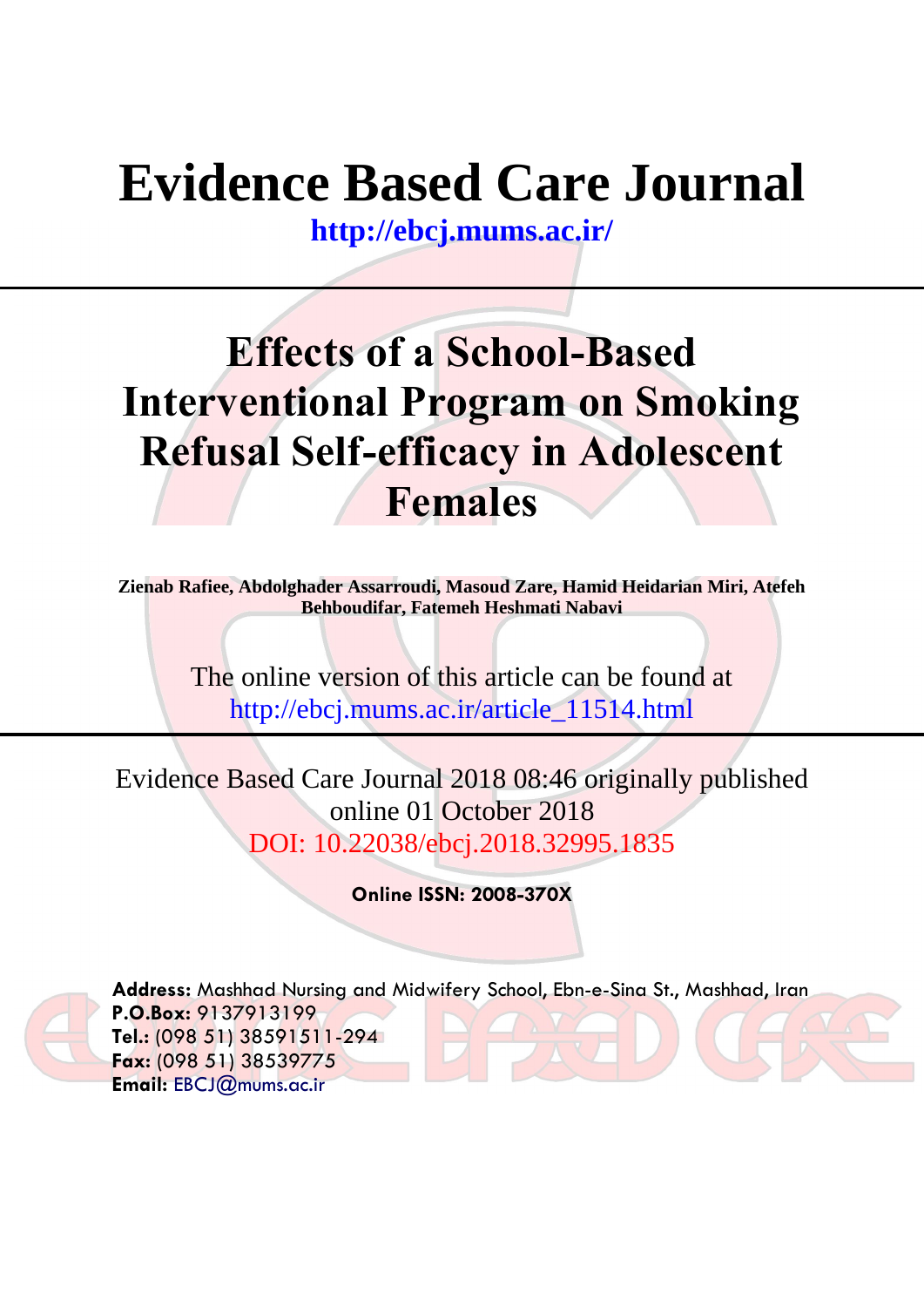

**Evidence Based Care Journal** 

Original Article



### **Effects of a School-Based Interventional Program on Smoking Refusal Self-efficacy in Adolescent Females**

Zienab Rafiee<sup>1</sup>, Abdolghader Assarroudi<sup>2</sup>, Masoud Zare<sup>3</sup>, Hamid Heidarian Miri<sup>4</sup>, Atefeh Behboudifar<sup>5</sup>, Fatemeh Heshmati Nabavi<sup>6\*</sup>

**Received**: 26/05/2018 **Accepted**: 13/09/2018

Evidence Based Care Journal, 8 (3): 46-56

#### **Abstract**

**Background:** Education is considered as the most basic method for the prevention of tobacco smoking. Self-efficacy can be assumed as the best predictor of smoking behavior in adolescents.

**Aim:** The present study aimed to investigate the effects of a school-based interventional program on smoking refusal self-efficacy in adolescent females.

**Method:** This randomized controlled trial was conducted on 53 adolescent females in 2017. The participants were randomly divided into two groups of intervention (n=27) and control (n=26). The intervention group was provided with a smoking prevention program implemented five sessions a week in their school classrooms. On the other hand, the control group received the routine interventions. A researcher-made Smoking Refusal Self-Efficacy Questionnaire was completed before and one month after the intervention. Statistical analysis was performed in SPSS software (version 20.0) using Fisher's exact test, t-test, and Mann-Whitney U test.

**Results:** According to the results, 9 (34.6%) and 7 (25.9%) individuals in the control and intervention groups had smoking fathers, respectively. The two study groups were homogeneous in terms of smoking refusal self-efficacy before the intervention. Following the intervention, the mean selfefficacy scores in the intervention and control groups were estimated as  $111.55\pm13.1$  and  $93.53\pm25.02$ , respectively. There was a significant difference between the two groups regarding this variable after the intervention (P=0.02).

**Implications for Practice:** The school-based interventional program for smoking prevention in accordance with social skills training could effectively increase the level of smoking refusal selfefficacy in adolescent females.

**Keywords:** Adolescents, Intervention program, Females, Refusal, Self-efficacy, Smoking prevention

\* Corresponding author, Email: heshmatinf@mums.ac.ir; heshmati.nabavi@gmail.com

<sup>1.</sup> MSc Student of Nursing, Department of Community Health, School of Nursing and Midwifery, Mashhad University of Medical Sciences, Mashhad, Iran

<sup>2.</sup> Assistant Professor, Iranian Research Center on Healthy Aging, Department of Medical-Surgical Nursing, School of Nursing and Midwifery, Sabzevar University of Medical Sciences, Sabzevar, Iran

<sup>3.</sup> Instructor, Department of Community Health, School of Nursing and Midwifery, Mashhad University of Medical Sciences, Mashhad, Iran

<sup>4.</sup> Assistant professor of Epidemiology, Social Determinants of Health Research Center, Mashhad University of Medical Sciences, Mashhad, Iran.

<sup>5.</sup> MSc in Nursing, Department of Medical-Surgical Nursing, Faculty of Nursing and Midwifery, Mashhad University of Medical Sciences, Mashhad, Iran

<sup>6.</sup> Assistant Professor, Evidence-Based Care Research Center, Department of Nursing Management, School of Nursing and Midwifery, Mashhad University of Medical Sciences, Mashhad, Iran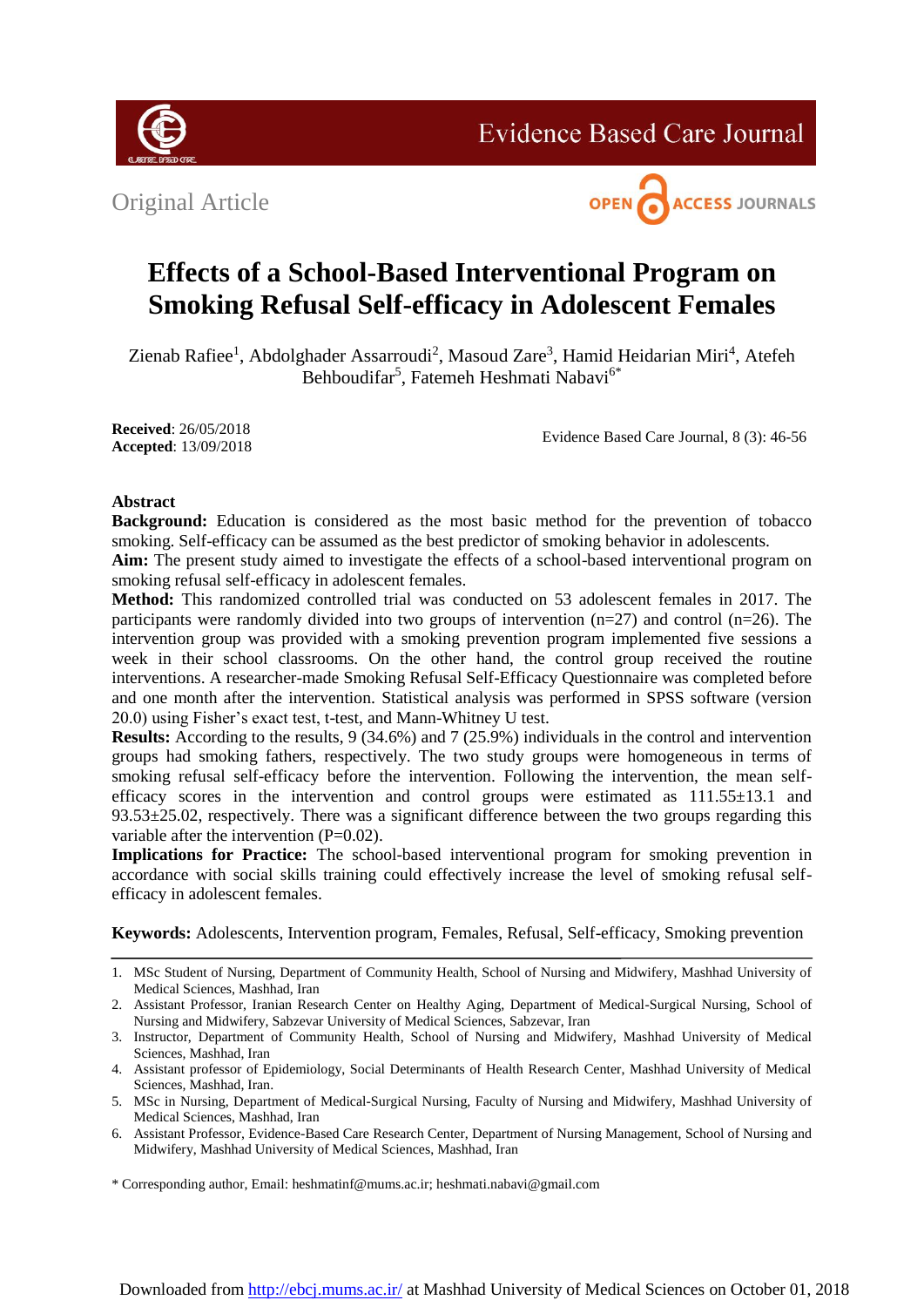#### **Introduction**

Tobacco smoking is considered as the leading cause of preventable early death in the current world (1). About 6 million people are losing their lives each year due to the consumption of tobacco. Moreover, it has been estimated that these figures and statistics will increase by 3.8 million mortalities in 2030 (2). Approximately, 90% of adults experience their first tobacco smoking before the age of 18 years (3, 4). Moreover, 80-100 thousand adolescents start tobacco smoking every day, which can be deemed as a major risk for public health (5). Tobacco smoking can also lead to high-risk behaviors, such as willingness to use drugs, alcohol, or marijuana (4, 6). Furthermore, smokers may suffer from more psychological-mental health problems, compared to the non-smokers (7).

According to the recent studies released by the World Health Organization (WHO, 2015), in Iran, the smoking-onset age has reduced to 14 years, and 7.5% of adolescents in the age group of 13-18 years have experienced tobacco smoking at least once. These findings indicate that the society would experience an increasing prevalence of tobacco smoking among adolescents in near future. Regarding this, the prevention of tobacco consumption can save millions of dollars, and consequently millions of lives (6, 8).

Worldwide studies on tobacco smoking among adolescents have also suggested that teen females are smoking as much as their male peers (9). Besides, according to the investigations performed in Iran, 66.7% of smokers experience tobacco smoking before 14 years of age (10). Moreover, studies have shown no difference between adolescent males and females in terms of first-hand smoking experience from the age of 14 years (11).

In this regard, puberty is considered as one of the important changes in teenage years. Such changes are physically and psychologically different in both genders. Hormonal changes related to menstruation can exclusively occur in female individuals. These changes are psychologically of utmost importance due to the incidence of pre-menstrual syndrome, followed by the use of relieving methods, medications, and narcotics. Therefore, adolescent females need to receive more attention from their family and society in terms of the onset age of risky behaviors (12).

Other factors affecting tendency towards tobacco smoking among female adolescents include involvement in emotional relationships but not-so-much strong ones, followed by being influenced by favorite men and development of higher inclination to fashion. In other words, a large group of adolescents start tobacco smoking to be trendy and even facing influences from others (13). The possession of pessimistic attitudes towards one's gender could be also considered as a factor shaping teen females propensity towards tobacco smoking (14).

Schools can be regarded as important places creating or preventing inclination toward substance abuse and delinquency (15, 16). Schools are the first social institutions affecting life in teenage years. This institution can determine the adolescents' quality of life and behaviors and exert a very deep and unique effect on their lives (17). Given the high potential impact of schools, they can be a place to prevent high-risk behaviors during adolescence.

In this regard, Botvin et al. (2000) taught social resistance skills and individual merit to primary school students. The results of the mentioned study revealed a decrease in the rate of cigarette smoking in the intervention group at the individual level. Moreover, the analysis of the findings showed that the annual prevalence rate of tobacco smoking and alcohol abuse reduced by 61% and 25%, respectively (18).

In another study, Barkin et al. (2002) investigated the relationship of social skills and attitudes towards substance abuse in adolescents with the onset of smoking in students. In the mentioned study, about 75% of the participants reported that they could not practice resistance skills, such as changing topics or leaving situations. They concluded that resistance skill training, emphasis on the selfefficacy of saying 'NO', and decision-making skills could lead to the reduction of substance abuse in teenagers (19).

Self-efficacy can be considered as one of the most effective predictors of smoking onset (7). As a main concept in numerous behavioral change models and theories, self-efficacy refers to social belief by an individual in their abilities to demonstrate a special behavior with the aim of creating certain consequences (20). In this respect, specific or situational self-efficacy can be defined as an individual's ability during practicing a special act (21). Therefore, smoking refusal self-efficacy refers to a person's ability to make the best use of unchangeable refusal strategies in smoking-onset situations (22).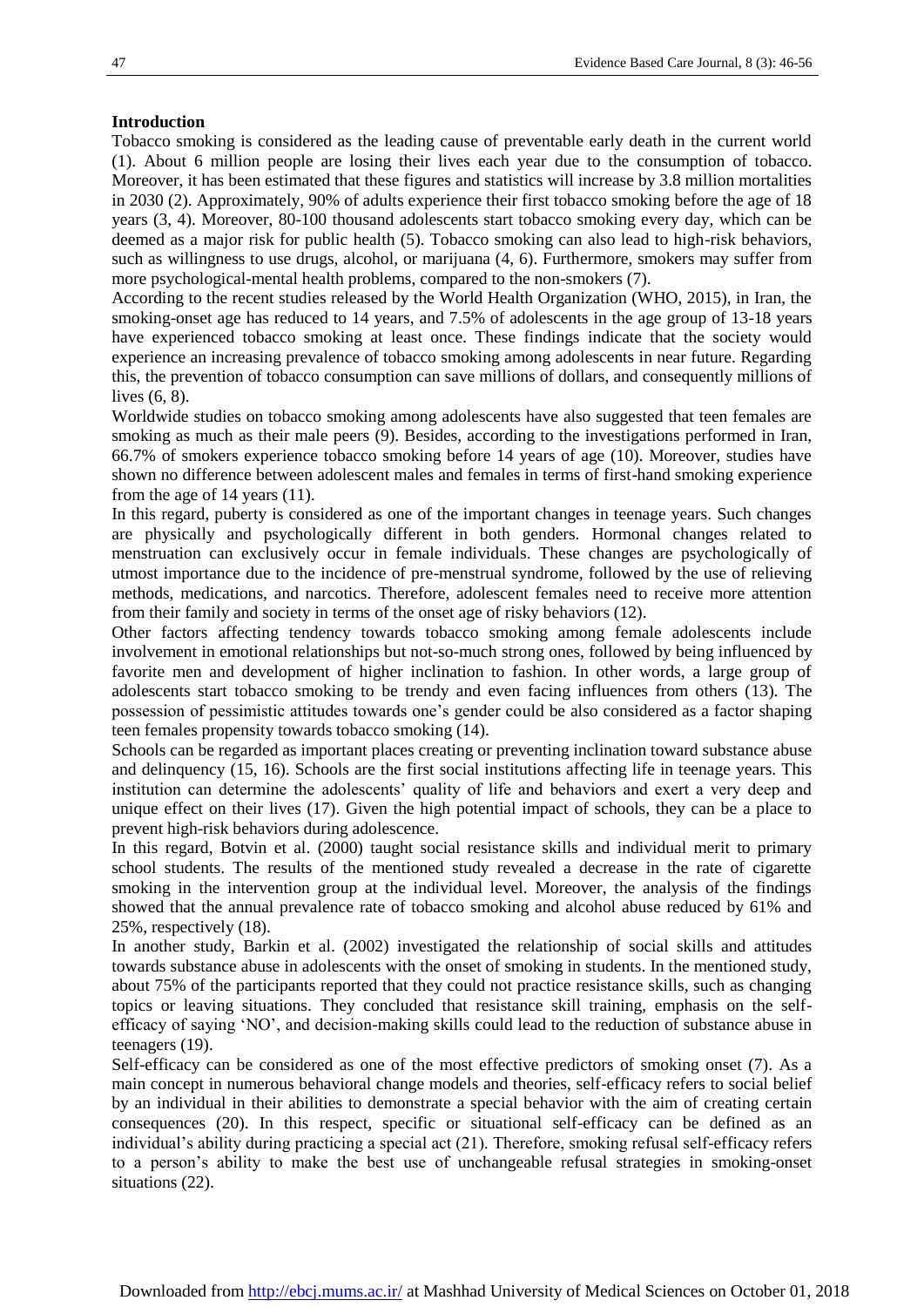Previous studies have suggested that teens would start smoking if they have low specific self-efficacy in stressful situations and even in circumstances of being offered by friends and peers (23). Therefore, it is essential to design interventions facilitating the enhancement of specific smoking refusal selfefficacy levels in adolescents and improvement of such self-efficacy when encountering with pressures from peers and friends (24).

According to the literature, education is the most basic tool and method for smoking prevention. However, the complexity of this issue has failed to control this problem. Accordingly, the implementation of routine education targeted toward giving information and awareness have been inefficient in the prevention of smoking behaviors. Regarding this, along with raising awareness, efforts should be made to identify other factors affecting tobacco smoking (18). Accordingly, Botvin et al. introduced life skills training as an interventional program preventing and reducing smoking tendency in the 1980s. They observed a 58% decrease in a preliminary study in this domain (25).

Smoking prevention interventions are of a wide variety. However, there is no evidence on the superiority of special educational programs for the prevention of smoking. A number of studies have directly investigated the effects of training programs on smoking behaviors, while others have focused on smoking refusal self-efficacy (26). It seems that the promotion of smoking refusal self-efficacy in adolescents could make them feel safe in smoking-onset situations (27).

Some studies have only emphasized on the enhancement of knowledge about smoking risks, which has little effect on smoking prevention. There are also several studies addressing only social skill training associated with substance abuse refusal in face-to-face or online situations. With this background in mind, the present study was conducted to measure the combined effect of increasing knowledge and skills related to smoking prevention. Given the rise in tendency towards tobacco smoking among adolescent females and uncertainty of smoking prevention programs, the current study aimed to investigate the effect of school-based intervention program on smoking refusal selfefficacy in teen females living in the city of Mashhad, Iran.

#### **Methods**

This randomized controlled trial was conducted on adolescent females enrolled in grade 10 of public high school in the city of Mashhad in 2017-2018. The reason for choosing the  $10<sup>th</sup>$  graders was that the age of 16 years represents the onset of adolescence and also the impossibility of examining students under this age due to the cultural restrictions announced by the Department of Education.

The sample size was estimated by the PASS software and according to a study by Handayani et al. (2015) entitled as "The effect of self-efficacy for smoking-refusal program in junior high school males, Bengkulu, Indonesia" conducted based on Bandura's theory of self-efficacy, as well as the mean smoking refusal self-efficacy of 101.8±4.7 (28). Considering 90% confidence interval, 5% significance level, and 0.5 effect size in self-efficacy scores, 22 individuals were estimated for each study group. However, given the 20% sample loss, 27 individuals were considered for each group (54 students in total).

The inclusion criteria were: 1) age of 16 years, 2) written informed consent of the parents, 3) no history of mental illnesses or physical disabilities, 4) no report on smoking by the parents, and 5) no history of attending in smoking prevention programs. On the other hand, the exclusion criteria were absence in one of the interventional sessions and participation in other educational programs during the study.

The instruments used in this study were a demographic form and researcher-made Smoking Refusal Self-Efficacy Questionnaire. The demographic form contained 14 items about personal information and family background, developed based on the research objectives and recent articles. This form was validated by 10 professors at Mashhad University of Medical Sciences.

The Smoking Refusal Self-Efficacy Questionnaire was designed by the research team due to the lack of the Persian version of the standardized Smoking Resistance Self-Efficacy Scale developed by Lawrance, its non-use in Iran, absence of localized items in the mentioned scale, cultural restrictions to use it for adolescents, nonexistence of similar tools for domestic use, and need to add more items to assess the awareness of smoking risks.

This questionnaire was developed based on the standardized steps of tool development, and its characteristics were normalized. The items of this research instrument were created using the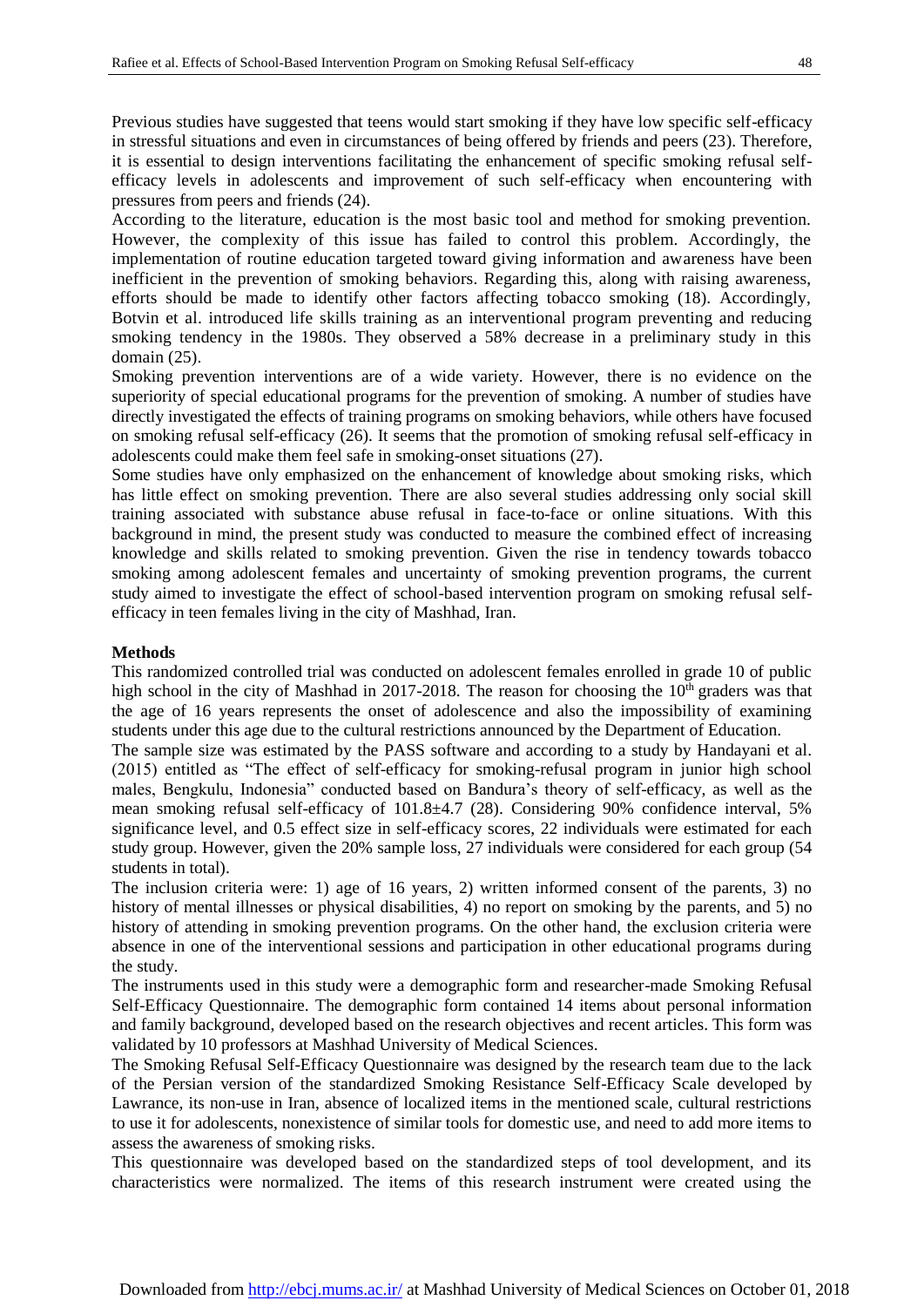available similar tools. To this end, the items available in the Drug Avoidance Self-Efficacy Scale (29), Smoking Abstinence Self-Efficacy Scale (30), Educational Package on Attitude, Self-Efficacy, and Tobacco Use (31), and standardized Smoking Refusal Self-Efficacy Scale (32) were adopted.

The initial instrument was examined several times by the research team in terms of clarity and simplicity of the items, lack of overlaps, and relationship between the items and variables of Smoking Refusal Self-Efficacy Questionnaire. Then, the face and content validities of this questionnaire were determined. The qualitative and quantitative methods were employed to verify the content validity.

In order to determine the face validity, the questionnaire was distributed among 10 students, and then the unclear and repetitive items were subjected to correction. Furthermore, the qualitative and quantitative content validities of the instrument, as well as its characteristics, namely necessity, relevance, simplicity, and clarity of the items, were investigated. To this end, we used the comments of seven faculty members of the School of Nursing and Midwifery at Mashhad University of Medical Sciences holding PhD degrees in Nursing, and then made the necessary revisions.

Content validity ratio, item-content validity index (ICVI), and scale-content validity index were calculated according to Lasche's Table. Therefore, the items with the ICVI of 0.78 were considered as appropriate and remained in the research instrument. However, in order to make decision on the removal, alteration, and maintenance of the items with the ICVI of 0.70-0.78, they were revised through computing odds ratio, conditional probability, and Cohen's kappa coefficient (33). The reliability of the questionnaire in this study was determined through internal consistency rendering a Cronbach's alpha coefficient of 0.97.

The final questionnaire included 24 items investigating smoking refusal self-efficacy in three dimensions, namely emotional situations (12 items), social situations (5 items), and high-risk situations (7 items). Each item was scored based on a five-point Likert scale from 'very likely' (1) to 'not very likely' (5). This instrument had a score range of 24-120 with higher scores indicating higher levels of smoking refusal self-efficacy.

For the purpose of sampling, first, two all-girls high schools were selected out of the seven schools available in the District 7 of the city of Mashhad. The selected schools had the same conditions concerning socioeconomic aspect and school environment (i.e., presence or absence of parks or green spaces suitable for tobacco smoking). Subsequently, one grade 10 classroom was chosen from each school considering the possibility to participate in the program in terms of the classroom hours. Selection of schools and classrooms was carried out on the basis of convenience sampling method. In the next stage, the two classrooms were assigned into intervention and control groups via drawing from sealed envelopes.

After visiting the schools, consent forms related to the participants and parents were distributed. The participants were given three days to discuss the research objectives and contact the researcher if they had any questions. After three days and following the collection of the consent forms of parents and participants, the individuals meeting the inclusion criteria were recruited in the study. Then, each participant was assigned a specific code. The control group was also explained that they would receive routine school programs.

At first, the Smoking Refusal Self-Efficacy Questionnaire was completed in both groups. A pre-test was similarly administered to compare the two groups and, if necessary, adjust the basic differences between them. The intervention group received the smoking prevention program one session a week, for five weeks in classrooms and during the school hours. The intervention was performed in the form of lecture, group discussion, video clips, question and answer, and role-play.

The topics covered during the interventional program included stress management, knowledge about the contents of cigarette, short- and long-term smoking adverse effects on the body, effective communication, decision-making and problem-solving skills, as well as refusal skills (saying NO). The given intervention program was based on the Substance Abuse Prevention Training Package recommended by the State Welfare Organization of Iran, as well as the educational contents used in different studies verified by specialists in the field of psychology, mental health nursing, and public health. Four weeks after the end of the program, both groups simultaneously recompleted the Smoking Refusal Self-Efficacy Questionnaire. Table 1 summarizes the specifications of the training sessions held for the intervention group.

In all stages of the study, research ethics principles were considered. In this regard, after obtaining a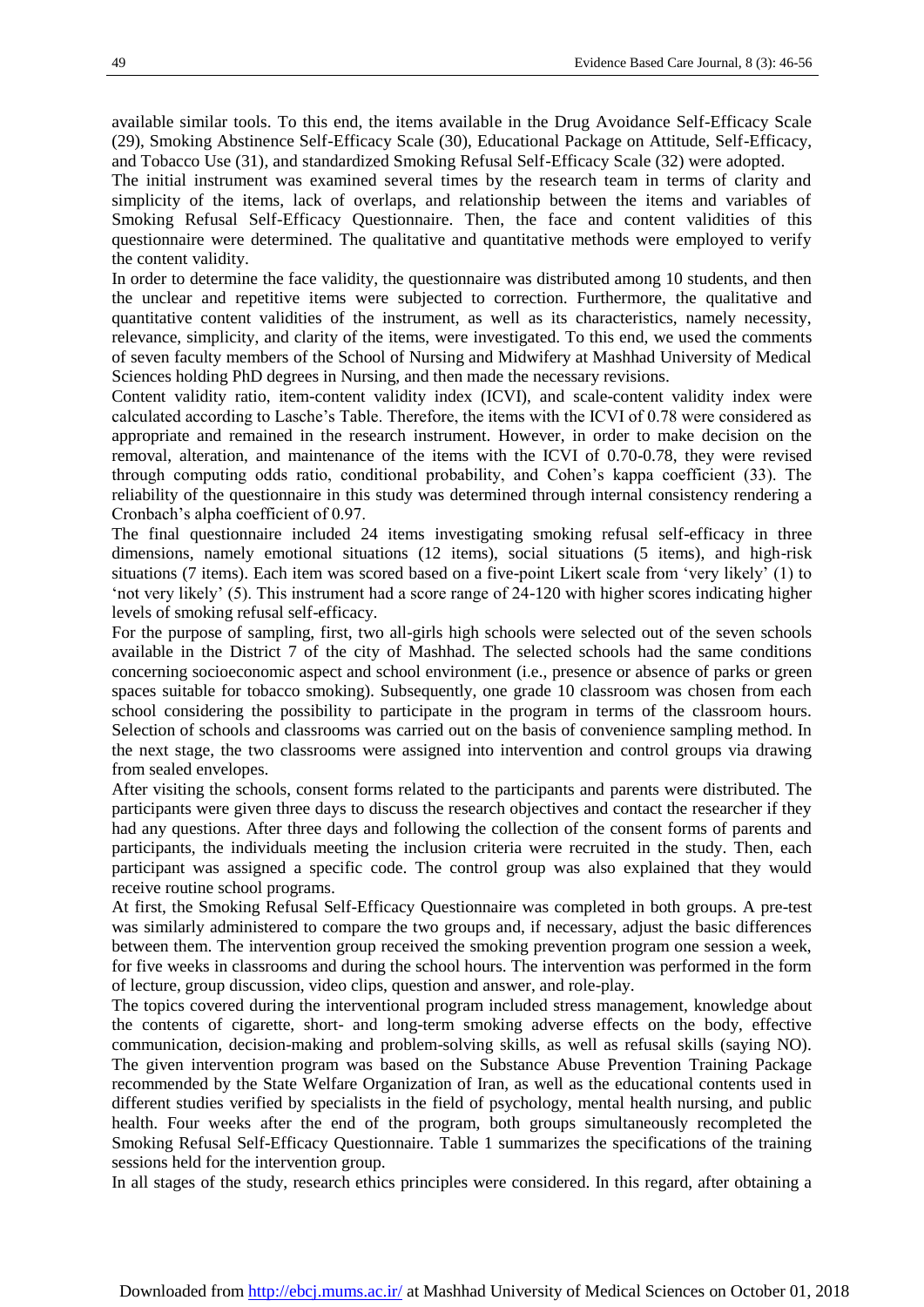| Sessions          | Subject                                                             | Table 1. Contents of the training sessions netwrot the intervention group<br>Objectives                                                                                                                                                                                                                          | Training method                                                      | Time           | Duration      |  |
|-------------------|---------------------------------------------------------------------|------------------------------------------------------------------------------------------------------------------------------------------------------------------------------------------------------------------------------------------------------------------------------------------------------------------|----------------------------------------------------------------------|----------------|---------------|--|
| First<br>session  | <b>Stress</b><br>management                                         | Familiarity with the definitions and<br>types of stress, effects of stress on<br>life, specific stresses in adolescence,<br>signs and symptoms of stress,<br>importance of stress management<br>and its reduction strategies (i.e.,<br>abdominal respiration, relaxation,<br>and thought distraction techniques) | Video clips,<br>Q&A, lecture,<br>and practices in<br>classrooms      | First<br>week  | 90<br>minutes |  |
| Second<br>session | Awareness of<br>smoking risks                                       | Familiarity with the definitions of<br>addiction, dangers of smoke and<br>hookah, right beliefs, and<br>misconceptions about tobacco<br>smoking                                                                                                                                                                  | Q&A, lecture,<br>and video clips                                     | Second<br>week | 90<br>minutes |  |
| Third<br>session  | Decision-<br>making<br>management<br>and problem-<br>solving skills | Decision-making training and its<br>importance, different decision-<br>making practices (i.e., emotional,<br>impulsive, avoidance, subjective,<br>ethical, and rational), problem-<br>solving process, and decision-making                                                                                       | Q&A, lecture,<br>group discussion,<br>and practices in<br>classrooms | Third<br>week  | 90<br>minutes |  |
| Fourth<br>session | Effective and<br>interpersonal<br>communication                     | Teaching about the importance of<br>communication in life, definitions,<br>types, and components of<br>communication, principles of<br>effective communication with others,<br>communication facilitators,<br>communication barriers, and<br>communication skills (e.g., active<br>listening and empathy)        | Video clips,<br>Q&A, lecture,<br>and role-play                       | Fourth<br>week | 90<br>minutes |  |
| Fifth<br>session  | Being<br>courageous<br>and skill of<br>saying NO                    | Teaching courage benefits and<br>barriers, steps of saying NO, and<br>recommendations for saying NO                                                                                                                                                                                                              | Brainstorming,<br>Q&A, lecture,<br>and role-play                     | Fifth<br>week  | 90<br>minutes |  |

|  | Table 1. Contents of the training sessions held for the intervention group |  |  |  |  |  |  |  |  |  |  |  |
|--|----------------------------------------------------------------------------|--|--|--|--|--|--|--|--|--|--|--|
|--|----------------------------------------------------------------------------|--|--|--|--|--|--|--|--|--|--|--|

written approval from the Ethics Committee, an introduction letter was acquired from the School of Nursing and Midwifery and submitted to the Security Unit of Education Department at District 7 in the city of Mashhad. Written informed consent was obtained from the participants and their parents. Furthermore, in order to ensure the participants' confidentiality, the questionnaires were encoded. The subjects were also assured about the possibility of study withdrawal at any time. Moreover, after the completion of the study, the control group were asked to study the educational pamphlet. At the end of the study, one subject in the control group was excluded due to absence from the educational sessions and failure to complete the questionnaire after the intervention. Therefore, 53 participants were included in the statistical analysis.

After sampling and data collection, the data were entered into the Microsoft Excel software. As the accuracy of data entry was ensured, statistical analysis was performed in SPSS software (version 20.0). The normality of the dependent variables (i.e., the scores of Smoking Refusal Self-Efficacy Questionnaire in the dimensions of emotional, social, and high-risk situations, as well as the total score) was determined using the Shapiro-Wilk test based on skewedness and kurtosis.

Furthermore, the differences in the dependent variables in the intervention and control groups were also examined using the t-test and Mann-Whitney U test. Moreover, t-test, Mann-Whitney U test, Chi-square test, and Pearson correlation coefficient were employed to examine the similar distribution of demographic variables in the intervention and control groups (with a confidence interval of 95% and a significance level of 0.05).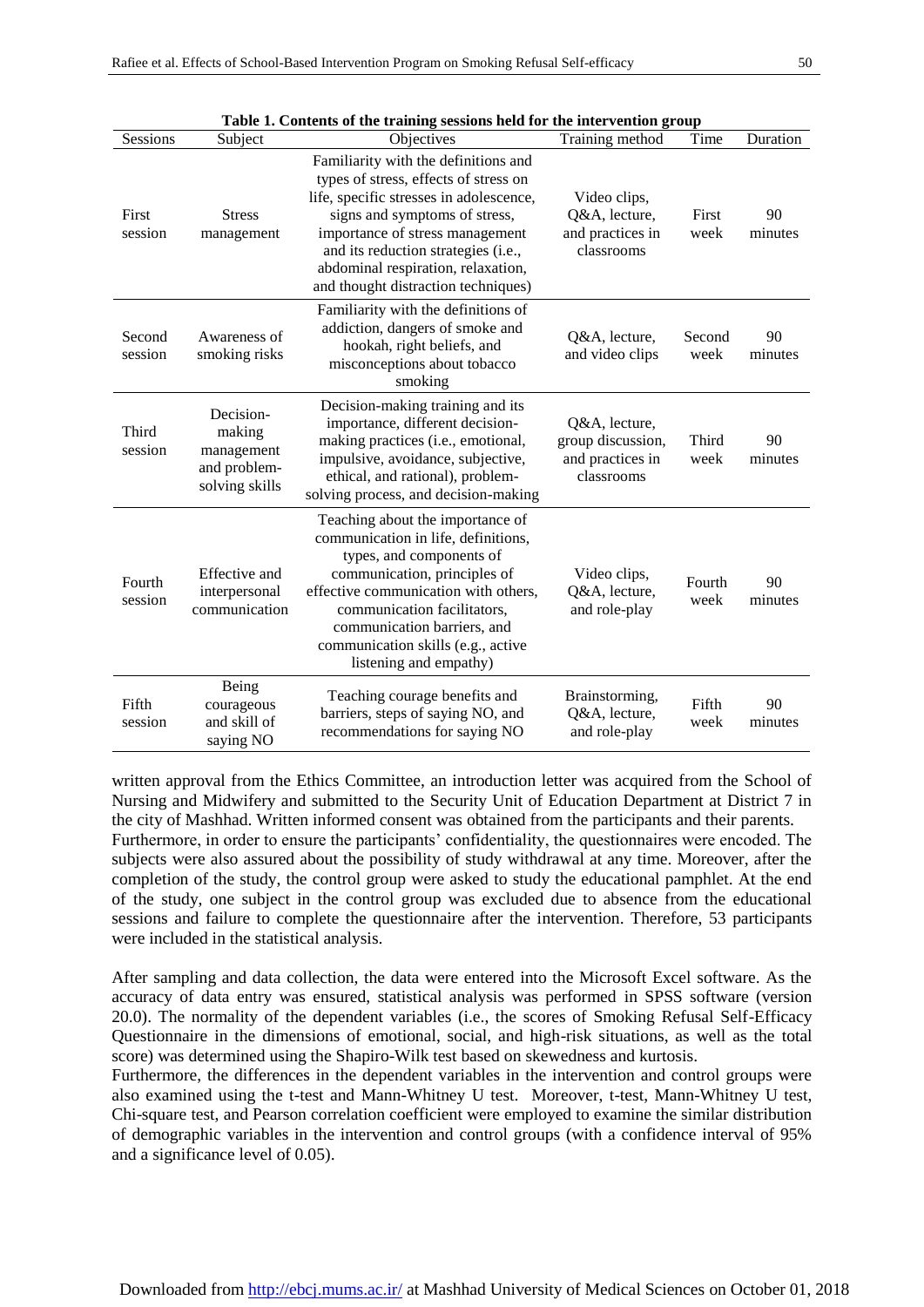#### **Results**

According to the results, 9 (34.6%) and 7 (25.9%) participants in the control and intervention groups had smoking fathers, respectively. The results of the independent t-test and Fisher's exact test showed that the two study groups were homogenous in terms of family type, parental education, birth order, number of siblings, household income, parental occupation, and presence of smoking individuals among friends and family (P>0.05). Moreover, the results of the independent t-test demonstrated a significant difference between the two groups in terms of the grade point average of the previous grade (P=0.007). Table 2 presents the demographic information of each group.

| control                              |                                       |                     |                       |               |  |  |
|--------------------------------------|---------------------------------------|---------------------|-----------------------|---------------|--|--|
| Group                                |                                       | Control $(n=26)$    | Intervention $(n=27)$ | P-value       |  |  |
| Variable                             |                                       | mean $\pm$ SD       | mean $\pm$ SD         |               |  |  |
|                                      | Grade point average in previous grade | $17.61 \pm 1.3$     | $16.33 \pm 1.41$      | $P^* = 0.007$ |  |  |
| Number of sisters                    |                                       | $0.8 + 1.03$        | $23.1 \pm 1.1$        | $P^* = 0.40$  |  |  |
| Number of brothers                   |                                       | $1.3 \pm 0.9$       | $0.7 \pm 1.3$         | $P^* = 0.18$  |  |  |
| Birth order                          |                                       | $2.1 \pm 1.4$       | $2.03 \pm 3.1$        | $P^* = 0.61$  |  |  |
|                                      |                                       | Number (percentage) | Number (percentage)   |               |  |  |
| Paternal                             | Primary school                        | 3(11.5)             | 6(22.2)               |               |  |  |
| education                            | High school diploma                   | 17(65.3)            | 16(59.2)              | $P^{**}=0.69$ |  |  |
|                                      | Bachelor's degree and higher          | 6(23.8)             | 5(18.2)               |               |  |  |
| Maternal                             | Primary school                        | 4(15.3)             | 8(29.6)               |               |  |  |
|                                      | High school diploma                   | 19 (73.08)          | 14(51.8)              | $P^{**}=0.28$ |  |  |
| education                            | Bachelor's degree and higher          | 3(11.5)             | 5(18.5)               |               |  |  |
| Family                               | Parents live together                 | 23 (88.4)           | 23 (88.4)             |               |  |  |
|                                      | One of parents has passed away        | 2(7.6)              | 3(7.6)                | $P^{**}=0.28$ |  |  |
| type                                 | Parents have got divorced             | 1(3.8)              | 1(3.8)                |               |  |  |
| Paternal                             | Employee                              | 12(46.1)            | 7(25.9)               | $P^{**}=0.20$ |  |  |
| occupation                           | Self-employed                         | 14 (53.9)           | 20(75.1)              |               |  |  |
| Maternal                             | Employed                              | 22(84.6)            | 23(85.8)              |               |  |  |
| occupation                           | Housewife                             | 4(15.4)             | 4(15.2)               | $P^{**}=1.00$ |  |  |
| Level of                             | 1-2 million Tomans                    | 9(34.6)             | 12 (44.4)             |               |  |  |
| household                            | 2-3 million Tomans                    | 15(57.6)            | 12(44.4)              | $P^{**}=0.65$ |  |  |
| income                               | $\geq$ 3 million Tomans               | 2(7.6)              | 3(11.1)               |               |  |  |
| Presence<br>of a<br>smoker<br>around | Father                                | 9(34.6)             | 7(25.9)               | $P^{**}=0.55$ |  |  |
|                                      | Mother                                | 0(0.0)              | 3(11.1)               | $P^{**}=0.33$ |  |  |
|                                      | <b>Sister</b>                         | 2(7.6)              | 1(3.7)                | $P^{**}=1.00$ |  |  |
|                                      | <b>Brother</b>                        | 1(3.8)              | 1(3.7)                | $P^{**}=0.61$ |  |  |
|                                      | Friend                                | 1(3.8)              | 6(22.2)               | $P^{**}=1.00$ |  |  |

| Table 2. Demographic characteristics information of adolescent girls in two groups of intervention and |  |
|--------------------------------------------------------------------------------------------------------|--|
| . 1                                                                                                    |  |

 $P^*$ =independent t-test,  $P^{**}$ = Fisher's exact test

The results of the Mann-Whitney U test revealed no statistically significant difference between the control (101.3 $\pm$ 24.9) and intervention (102.7 $\pm$ 22.9) groups considering the mean score of Smoking Refusal Self-Efficacy Questionnaire at the pre-intervention stage (P=0.95). However, the intervention  $(111.15\pm13.01)$  and control (93.5 $\pm$ 25.02) groups were significantly different in this regard at the postintervention stage ( $P=0.02$ ). The intra-group comparison by the Wilcoxon signed-rank test showed no significant difference between the control and intervention groups considering the total mean score of Smoking Refusal Self-Efficacy Questionnaire in the pre- and post-intervention stages (P=0.15).

With regard to the self-efficacy questionnaire dimensions, no statistically significant difference was observed between the intervention  $(P=0.18)$  and control  $(P=0.20)$  groups considering the mean score of self-efficacy in emotional situations before the intervention. Likewise, one month after the completion of the intervention, the results of the Mann-Whitney U test demonstrated no statistically significant difference between the two groups in terms of this variable  $(P=0.88)$ . However, the intervention group showed an increase in the mean score of self-efficacy in emotional situations from  $46.6\pm12.7$  to  $55.07\pm7.8$ , which was statistically significant (P=0.03).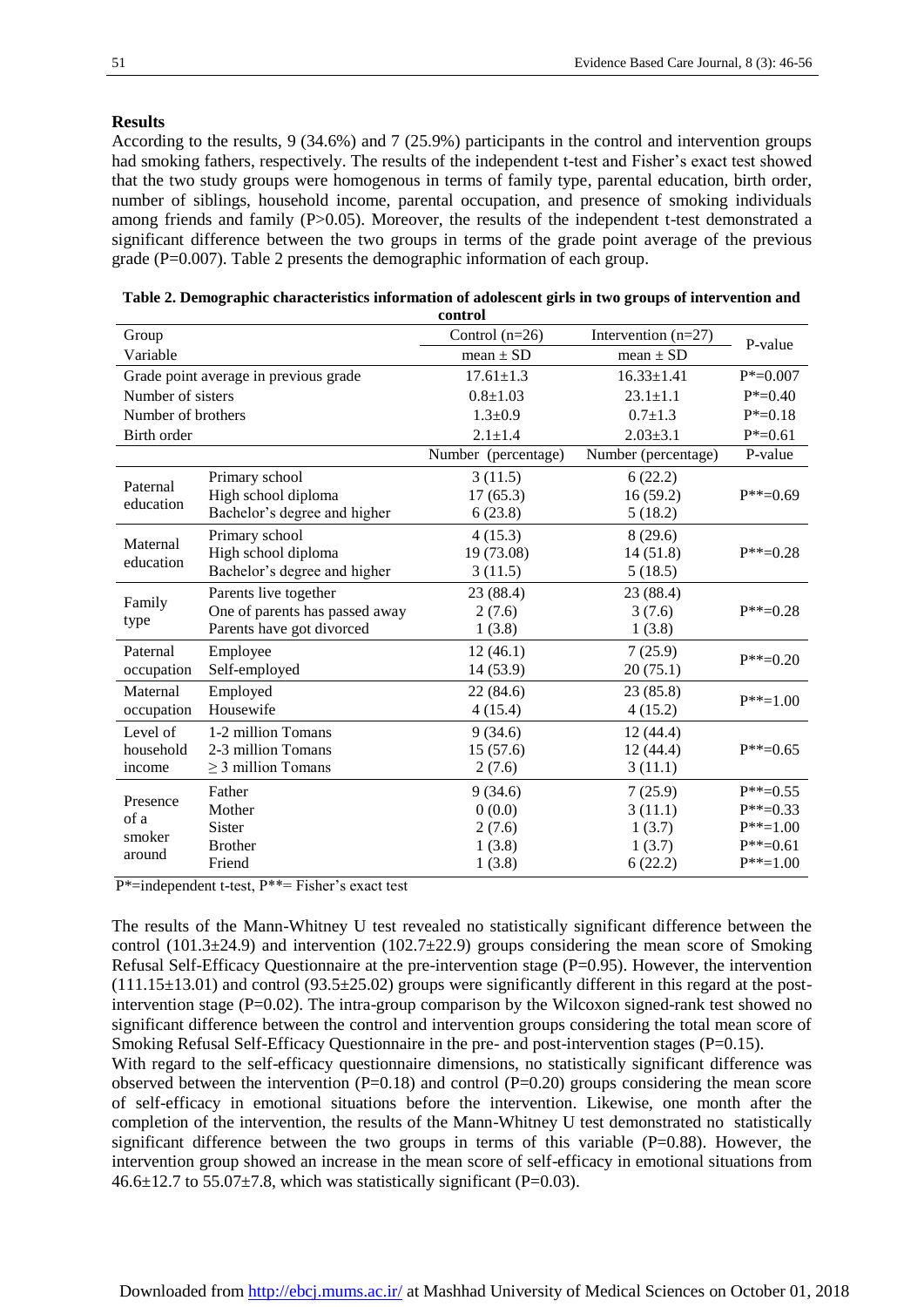|             |                                                            | Group                                     | Inter-group test results<br>(Mann-Whitney U test) |           |
|-------------|------------------------------------------------------------|-------------------------------------------|---------------------------------------------------|-----------|
| Dimensions  | Smoking refusal<br>self-efficacy                           | Intervention $(n=27)$<br>Control $(n=26)$ |                                                   |           |
|             |                                                            | mean $\pm$ SD                             | mean $\pm$ SD                                     |           |
|             | Before intervention                                        | $51.07 \pm 12.6$                          | $50.7 \pm 12.14$                                  | $P=0.88$  |
| Emotional   | Two months after<br>intervention                           | $46.6 \pm 12.7$                           | $55.07 \pm 7.8$                                   | $P=0.03$  |
|             | Intra-group test results<br>(Wilcoxon signed-rank<br>test) | $P=0.20$                                  | $P=0.18$                                          |           |
|             | Before intervention                                        | $21.9 + 4.6$                              | $22.2 \pm 0.9$                                    | $P=0.96$  |
| Social      | Two months after<br>intervention                           | $18.6 \pm 6.1$                            | $24.1 \pm 1.5$                                    | $P=0.002$ |
|             | Intra-group test results<br>(Wilcoxon signed-rank<br>test) | $P=0.01$                                  | $P=0.11$                                          |           |
|             | Before intervention                                        | $101.3 \pm 24.9$                          | $102.7 \pm 22.9$                                  | $P=0.85$  |
| High-risk   | Two months after<br>intervention                           | $93.5 \pm 25.02$                          | $111.5 \pm 13.01$                                 | $P=0.09$  |
|             | Intra-group test results<br>(Wilcoxon signed-rank<br>test) | $P=0.79$                                  | $P=0.17$                                          |           |
|             | Before intervention                                        | $101.3 \pm 24.9$                          | $102.7 \pm 22.9$                                  | $P=0.95$  |
| Total score | Two months after<br>intervention                           | $93.5 \pm 25.02$                          | $111.5 \pm 13.01$                                 | $P=0.02$  |
|             | Intra-group test results<br>(Wilcoxon signed-rank<br>test) | $P=0.15$                                  | $P=0.15$                                          |           |

**Table 3. Mean smoking refusal self-efficacy scores in adolescent females considering the related dimensions in two study groups** 

According to the results of the Mann-Whitney U test, there was no significant difference between the two groups in terms of the mean self-efficacy in social situations prior to the intervention (P=0.96). However, at the post-intervention stage, the intervention group had a significantly higher mean selfefficacy in social situations than the control group  $(P=0.002)$ .

The results of the Wilcoxon signed-rank test also showed a significant difference in the control group in terms of the mean score of self-efficacy in social situations after the intervention, compared to that before the intervention (P=0.01). In this regard, this score decreased one month after the end of the intervention. However, no statistically significant difference was observed in the mean scores of the dimension of self-efficacy in social situations in the intervention group between both groups before and after the intervention  $(P=0.11)$ .

According to the Mann-Whitney U test, there was no significant difference between the two groups regarding the mean self-efficacy in high-risk situations both before  $(P=0.85)$  and after the intervention (P=0.09). Intra-group comparison by Wilcoxon signed-rank test also showed that the mean score of self-efficacy in high-risk situations in the intervention  $(P=0.17)$  and control  $(P=0.79)$  groups had no statistically significant difference at the pre- and post-intervention stages.

The effect of the intervention on smoking refusal self-efficacy was investigated after matching it on the basis of grade point average (the only demographic variable with a statistically significant difference between the intervention and control groups) using linear regression model. The results indicated that this variable had no significant effect on the results  $(P=0.17)$ .(table 3)

#### **Discussion**

Based on the results of the present study, the mean score of smoking refusal self-efficacy after the implementation of the training program was higher in the intervention group than in the control group. These results are consistent with the findings of a study performed by Handayani et al. (2015) investigating the effect of an interventional program based on Bandura's theory of self-efficacy (28).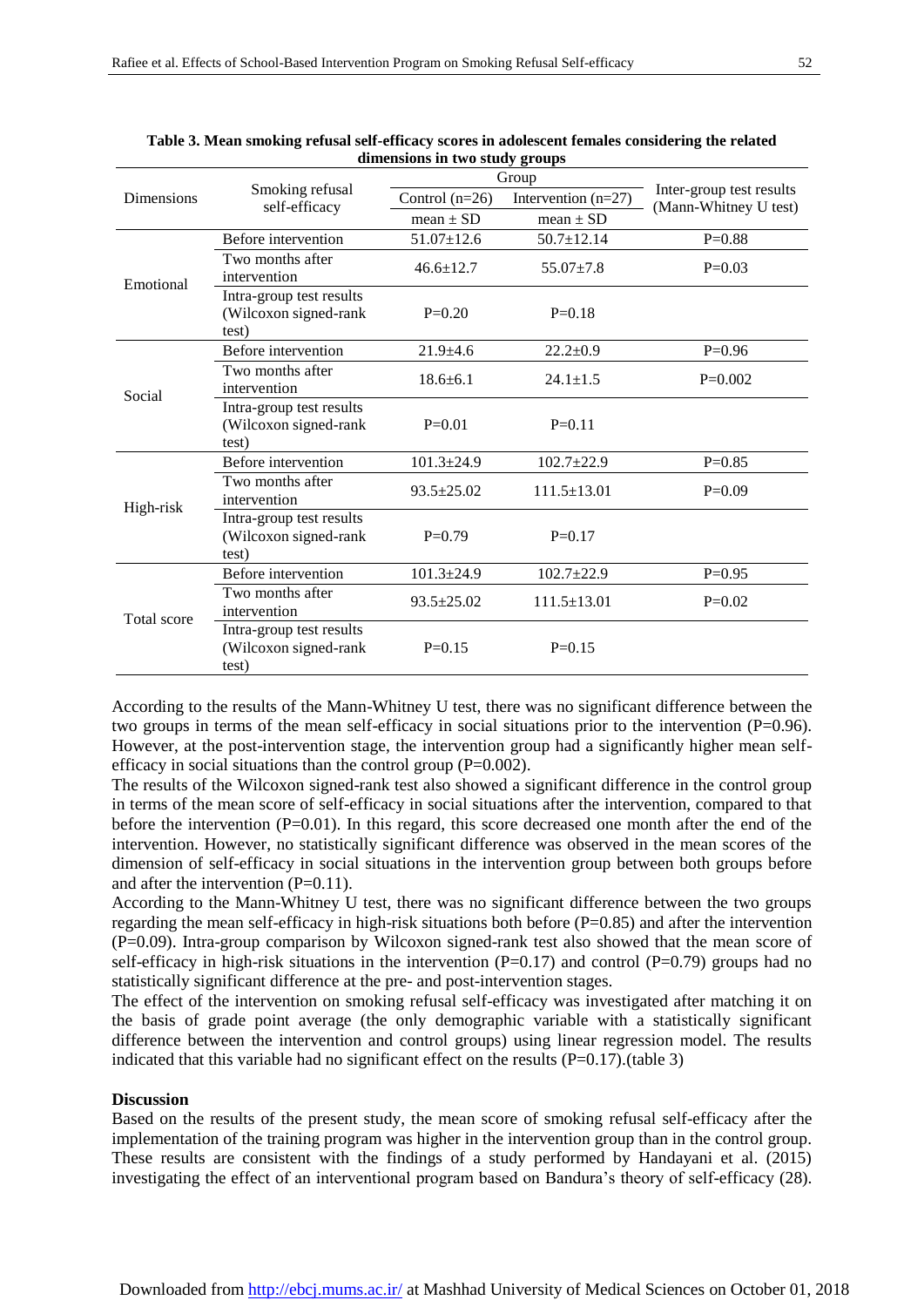In the mentioned study, the intervention group had a significantly higher mean score of smoking refusal self-efficacy, as estimated by standardized Smoking Resistance Self Efficacy Scale by Lawrance, than the control group.

In the mentioned study, the mean score of self-efficacy in emotional situations demonstrated a significant increase, compared to the value obtained in the present study due to the adoption of extracurricular activities, classroom assignments, group formation, creation of smoking refusal messages, and implementation seminars. However, in the present study, the intervention was implemented in the form of lecture, video clips, question and answer, and role-play in the present study. These similar results reflect the effect of school-based intervention on awareness regarding smoking harms and social skills associated with smoking in the promotion of smoking refusal.

Accordingly, Nadason et al. (2016) investigating the use of a web-based smoking prevention program among adolescents obtained results that are in line with our findings (34). They also concluded that the web-based prevention program could delay the onset of smoking. The educational intervention in the study by Nadason et al. included giving awareness about smoking resistance and stress management techniques that are similar to those presented in the present study.

In the mentioned study, the students in the intervention group that were not smokers reported lower smoking rates (35%) 6 months after the implementation of the intervention. Therefore, Nadason et al. reported that the use of smoking prevention programs was effective in reducing early smoking among students. They used a multimedia web-based method, while in the present study, an in-person approach with various educational methods was employed. Furthermore, Nadason et al. utilized two items directly related to smoking behavior to assess such a behavior; however, Smoking Refusal Self-Efficacy Questionnaire was employed as a predictor of smoking behaviors in the present study.

Gharlipour et al. (2015) developed an educational intervention based on students' awareness of smoking complications and consequences and the enhancement of smoking prevention. They held three 40-minute training sessions using peer education method with the selection of the most favorite student and teacher based on all students' opinions in order to learn actively and increase the effect of the intervention. The results of the mentioned investigation showed that the mean scores of knowledge and functions related to non-smoking and second smoking in the intervention group were higher than those in the control group following the educational intervention (35). Although community health nurses were recruited for education, it was concluded that face-to-face training could effectively strengthen smoking prevention.

Other studies also examined the impact of other training methods on substance abuse prevention, such as a study by Zaidi et al. (2016) in which a five-session training course adapted to the construct of the theory of planned behavior was implemented, and the constructs of attitudes, subjective norms, behavioral control, and behavioral intention were measured (36). The results of their study also showed that the five-week training program could boost smoking prevention behaviors in the intervention group.

Heidarnia et al. (2016) indicated that the implementation of a six-week web-based distant educational program for smoking prevention, along with a three-hour workshop, could lead to a significant increase in the mean scores of the constructs of the prototype willingness model, including attitudes towards smoking, smoking intention, and willingness to consumption (37).

The results of a study conducted by Ra'aisi et al. (2014) on the mean scores of substance abuse refusal self-efficacy in teenagers undertaking a social skills training program also revealed that the mean score of self-efficacy in emotional situations significantly increased after the intervention (38). This score enhancement in the dimension of feelings and emotions is consistent with the results obtained in the present study, possibly because of cultural similarities between the study populations.

Although smoking behavior was not measured in this study due to cultural restrictions in Iran, as well as the short duration of the study, self-efficacy was identified as a predictor of behaviors based on observing a correlation between increased smoking refusal self-efficacy score and participants' higher knowledge and changes in attitudes. These findings are in agreement with the results reported in the majority of studies investigating the effectiveness of education on preventing substance abuse and related behaviors, such as the study by Botvin (39).

It should be noted that there was a reduction in self-efficacy score in the control group and an increase in this score in the intervention group possibly due to the negative effect of the conditions during the study, particularly the time of questionnaire completion after the intervention (e.g., approaching the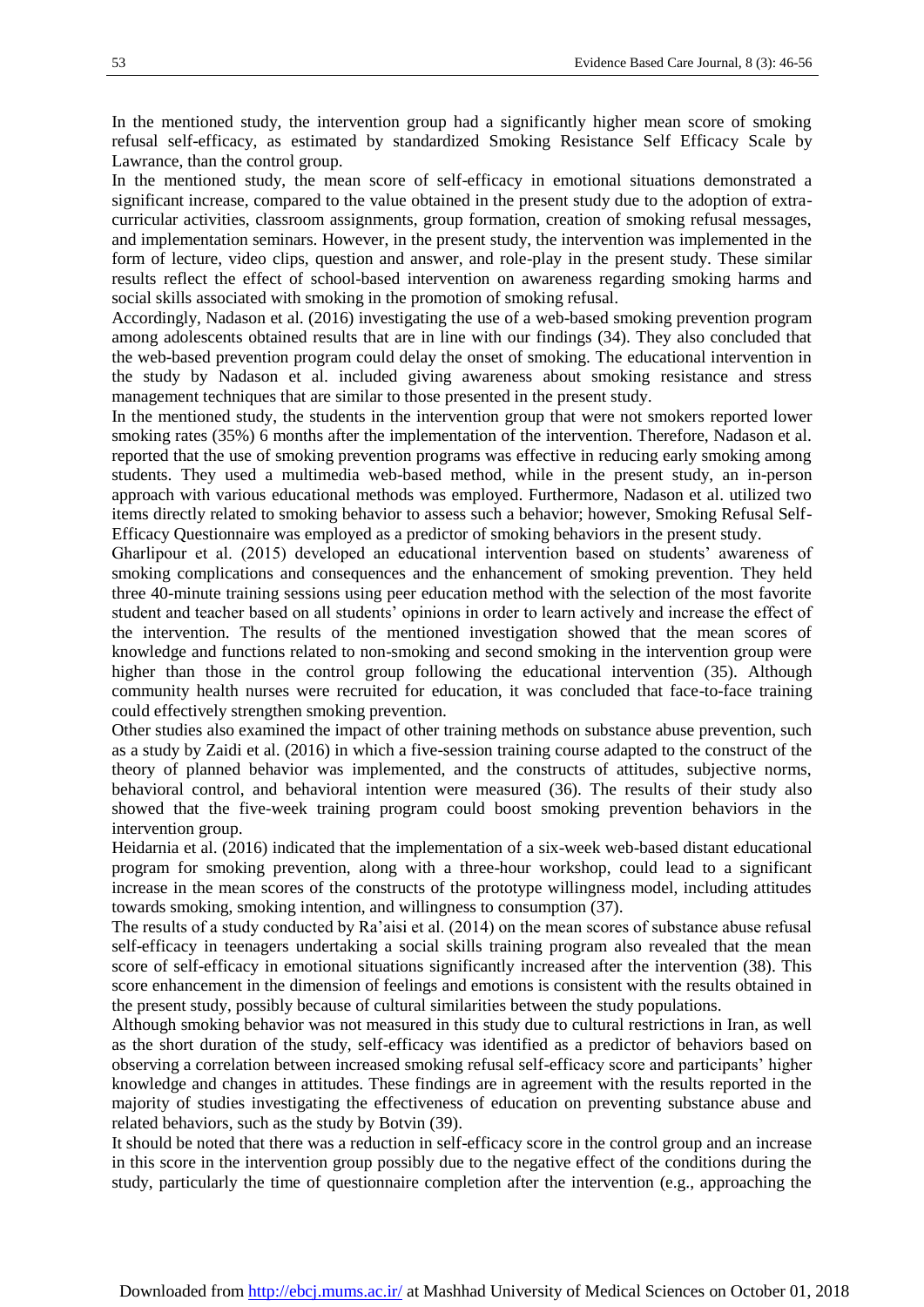times of final exams and putting stress on students).

As a results of the training, the intervention group was less affected by possible incidents and even their scores were increased; however, such a rising trend in scores was not statistically significant. Given that both groups were compared in terms of self-efficacy and other underlying variables, there were judgments about the effectiveness of the intervention on the basis of the difference between the scores obtained by the intervention and control groups after the implementation of the intervention.

In a review study, Kleijn et al. (2015) investigating school-based interventions to prevent smoking in girls (40) found that such interventions had no statistically significant effect on cigarette smoking among these individuals considering the variable of gender. With regard to the results of a study performed by Melissa and the 10% increase in smoking refusal self-efficacy scores in the present study, it was concluded that interventions implemented based on in-person training within schools could not be significantly effective; moreover, they are not probably cost-effective and economical.

One of the limitations of this study is the non-evaluation of the effect of social skills training on smoking refusal behavior in students. The reason for this limitation is the impossibility of examining smoking behaviors directly in students owing to cultural restrictions dominating the society and the lack of any approval by the Education Department in this regard. With regard to the results of previous studies regarding the lower probability of using druse by adolescents with high self-efficacy, self-efficacy could be considered as a stage before behavior change.

Another limitation of the present study is the failure to control the intervening variables affecting selfefficacy scores, such as the level of intelligence in individuals and social status of adolescents' families. Furthermore, the use of self-report for substance abuse behavior could increase the possibility of unrealistic responses. Finally, the controlled research context and the unavailability of all schools and grades due to the sensitivity of the study subject made sampling, especially in lower age groups, more difficult. Therefore, there were attempts to minimize this limitation by selecting tenth graders as the point of adolescence onset.

#### **Implications for Practice**

Based on the findings of the present study, smoking prevention program targeted toward raising awareness about smoking risks and social skills training in an in-person manner could increase smoking refusal self-efficacy in adolescent females. Accordingly, it is recommended to formally and consistently use this method in schools and curriculums. It is further suggested to evaluate smoking refusal behaviors in future studies considering different age groups and using a larger sample size. Given the fact that self-efficacy in high-risk behaviors could not be significantly effective, it is recommended to consider the other mechanisms assisting smoking-onset prevention.

#### **Acknowledgments**

This study with the clinical trial code of IRCT20171016036814N1 was part of a research project with the code no. 960163 approved by Mashhad University of Medical Sciences. We, hereby, extend our gratitude to the respected authorities, professors, and educators of the School of Nursing and Midwifery, Department of Education at District 7 in the city of Mashhad, and all the beloved teens who contributed to this study.

#### **Conflicts of Interest**

None declared.

#### **References**

- 1. Tucktuck M, Ghandour R, Abu-Rmeileh NM. Waterpipe and cigarette tobacco smoking among Palestinian university students: a cross-sectional study. BMC Public Health. 2018;18(1):1.
- 2. Arrazola RA, Singh T, Corey CG, Husten CG, Neff LJ, Apelberg BJ, et al. Tobacco use among middle and high school students-United States, 2011-2014. MMWR Morb Mortal Wkly Rep. 2015;64(14):381-5.
- 3. Benowitz NL. Comprehensive nicotine regulation to end the combustible tobacco epidemic. Ann Intern Med. 2017;167(10):736-7.
- 4. World Health Organization. The WHO framework convention on tobacco control: 10 years of implementation in the African Region. Geneva: World Health Organization; 2015.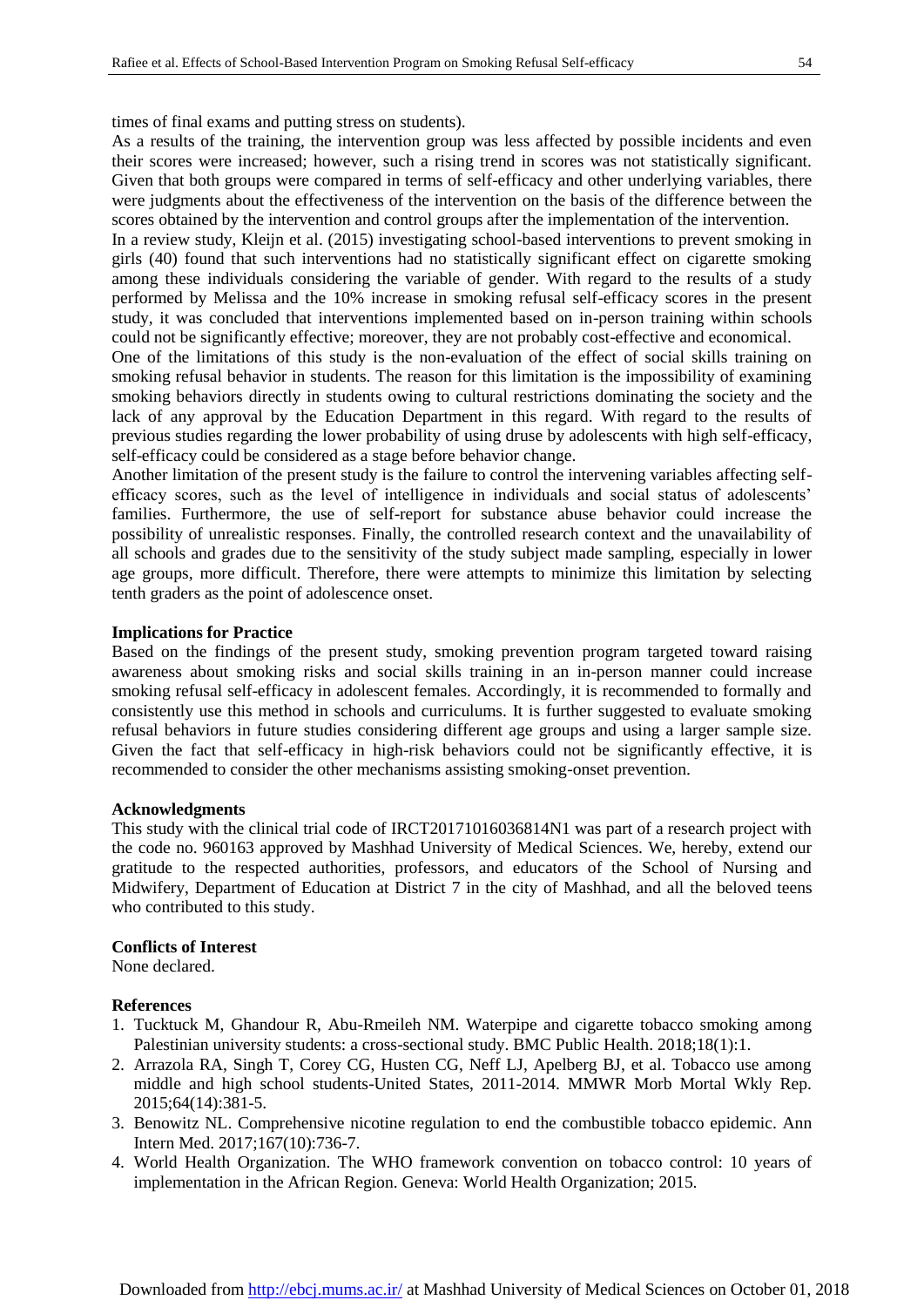- 5. Jawad M, Lee JT, Glantz S, Millett C. Price elasticity of demand of non-cigarette tobacco products: A systematic review and meta-analysis. Tob Control. 2018;2017:054056.
- 6. World Health Organization. WHO report on the global tobacco epidemic 2015: raising taxes on tobacco. Geneva: World Health Organization; 2015.
- 7. Hecht ML, Warren JR, Wagstaff DA, Elek E. Substance use, resistance skills, decision- making, and refusal efficacy among Mexican and Mexican American preadolescents. Health Commun. 2008;23(4):349-57.
- 8. Kaufman AR, Coa KI, Nguyen AB. Cigarette smoking risk-reducing beliefs: findings from the United States Health Information National Trends Survey. Prev Med. 2017;102:39-43.
- 9. World Health Organization. WHO report on the global tobacco epidemic, 2013: Enforcing bans on tobacco advertising, promotion, and sponsorship. Geneva: World Health Organization; 2013.
- 10.Masooleh HA. IR IRAN global youth tobacco survey (GYTS) report 2007. Geneva: World Health Organization; 2007.
- 11.Nikaj S, Chaloupka FJ. The effect of prices on cigarette use among the youth in the global youth tobacco survey. Nicotine Tob Res. 2013;16(Suppl 1):S16-23.
- 12.Cribb VL, Haase AM. Girls feeling good at school: School gender environment, internalization, and awareness of socio-cultural attitudes associations with self-esteem in adolescent girls. J Adolesc. 2016;46:107-14.
- 13.Ginsburg KR, Kinsman SB, American Academy of Pediatrics. Reaching teens strength-based communication strategies to build resilience and support healthy adolescent development. Washington, D.C: American Academy of Pediatrics; 2018.
- 14.Rahnavard Z, Mohammadi M, Rajabi F, Zolfaghari M. An educational intervention using health belief model on smoking preventive behavior among female teenagers. J Hayat. 2011;17(3):15-26.
- 15.Brown R, Evans WP. Extracurricular activity and ethnicity: creating greater school connection among diverse student populations. Urban Educ. 2002;37(1):41-58.
- 16.Brinker TJ, Stamm-Balderjahn S, Seeger W, Groneberg DA. Education against Tobacco (EAT): a quasi-experimental prospective evaluation of a programme for preventing smoking in secondary schools delivered by medical students: a study protocol. BMJ Open. 2014;4(7):e004909.
- 17.Dornbusch SM, Erickson KG, Laird J, Wong CA. The relation of family and school attachment to adolescent deviance in diverse groups and communities. J Adolesc Res. 2001;16(4):396-422.
- 18.Botvin GJ. Preventing drug abuse in schools: Social and competence enhancement approaches targeting individual-level etiologic factors. Addict Behav. 2000;25(6):887-97.
- 19.Barkin SL, Smith KS, DuRant RH. Social skills and attitudes associated with substance use behaviors among young adolescents. J Adolesc Health. 2002;30(6):448-54.
- 20.Bandura A. Guide for constructing self-efficacy scales. Self Efficacy Beliefs Adolesc. 2006;5(1):307-37.
- 21.Urdan T, Pajares F. Self-efficacy beliefs of adolescents. Washington, DC: The Inter Academy Partnership (IAP); 2006.
- 22.Bakhshani NM, Dahmardei M, Shahraki-Sanavi F, Hosseinbor M, Ansari-Moghaddam A. Substance abuse among high school students in Zahedan. Health Scope. 2014;3(1):e14805.
- 23.Godding PR, Glasgow RE. Self-efficacy and outcome expectations as predictors of controlled smoking status. Cognit Ther Res. 1985;9(5):583-90.
- 24.Flora K, Stalikas A. Factor's affecting substance abuse treatment in Greece and their course during therapy. Addict Behav. 2012;37(12):1358-64.
- 25.Botvin GJ, Baker E, Dusenbury L, Tortu S, Botvin EM. Preventing adolescent drug abuse through a multimodal cognitive-behavioral approach: Results of a 3-year study. J Consult Clin Psychol. 1990;58(4):437-46.
- 26.Griffin KW, Botvin GJ, Scheier LM, Doyle MM, Williams C. Common predictors of cigarette smoking, alcohol use, aggression, and delinquency among inner-city minority youth. Addict Behav. 2003;28(6):1141-8.
- 27.Botvin GJ, Eng A, Williams CL. Preventing the onset of cigarette smoking through life skills training. Prev Med. 1980;9(1):135-43.
- 28.Handayani TS, Wichaikull S, Boonpleng W. The effect of self-efficacy for smoking-refusal program in junior high school males, Bengkulu, Indonesia. J Health Res. 2015;29:S45-52.
- 29.Martin GW, Wilkinson DA, Poulos CX. The drug avoidance self-efficacy scale. J Subst Abuse.